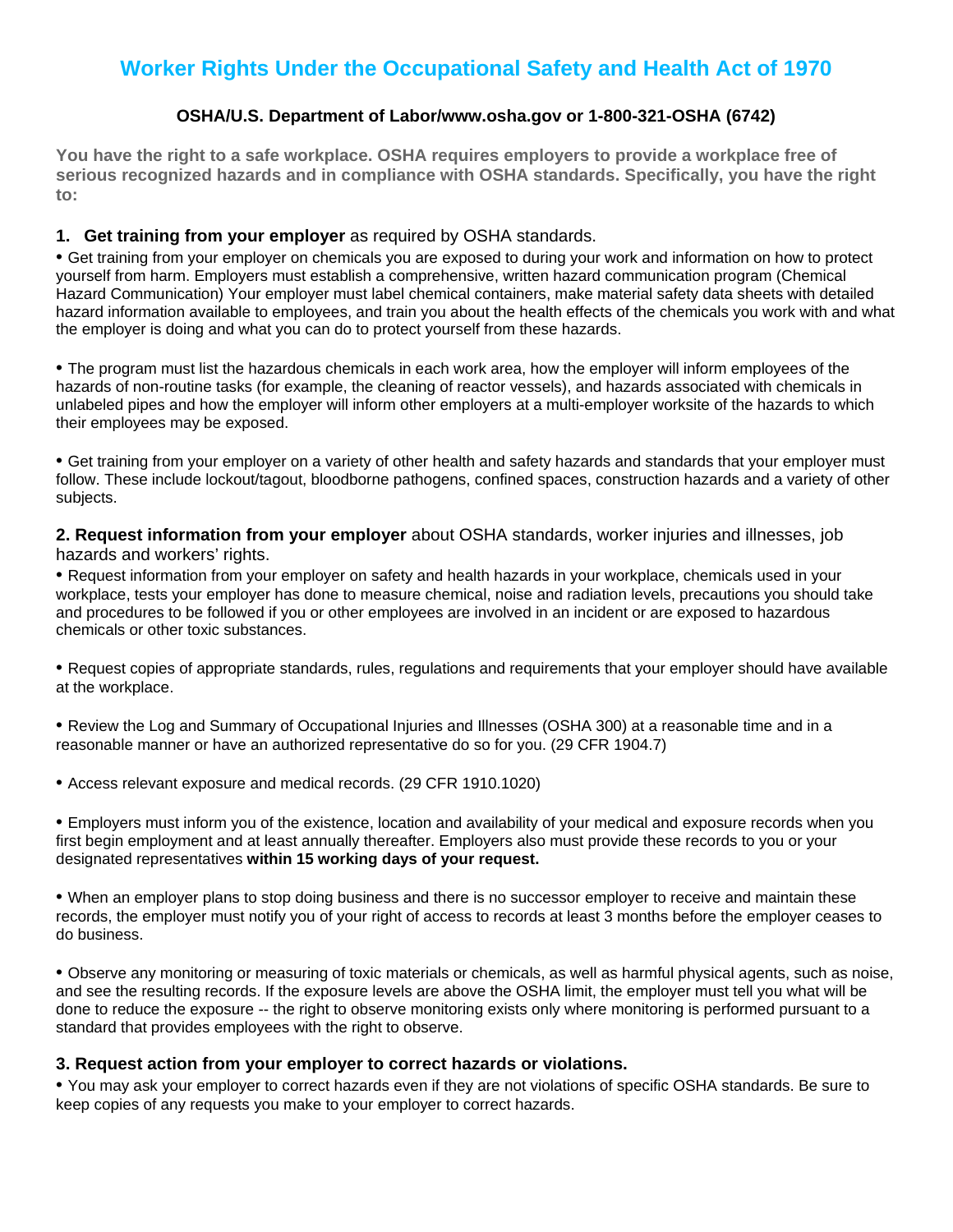**4. File a complaint with OSHA** if you believe that there are either violations of OSHA standards or serious workplace hazards.

• File a complaint and request OSHA to conduct an inspection if you believe serious workplace hazards or violations of standards exist in your workplace. You can file a complaint online, in writing, by telephone or fax. If you want an OSHA inspector to come inspect your workplace, put your complaint in writing and send it to the OSHA office nearest you. (OSH Act, Section 8), (29 CFR 1903.11)

• Request in your written complaint that OSHA keep your name confidential if you do not want your employer to know who filed the complaint. (OSH Act, Section 8)

### **5. Be involved in OSHA'S inspection** of your workplace.

• Have an authorized employee representative (such as a union representative) accompany the OSHA compliance officer during the inspection tour. (OSH Act, Section 8), (29 CFR 1903.8) The authorized employee representative has a right to accompany an OSHA compliance officer (also referred to as a compliance safety and health officer (CSHO) or inspector) during an inspection. Under no circumstances may the employer choose the workers' representative. Where there is no union or employee representative, the OSHA inspector must talk confidentially with a reasonable number of workers during the course of the investigation.

• Respond to questions from the compliance officer and tell the compliance officer about workplace hazards, particularly if there is no authorized employee representative accompanying the compliance officer on the inspection "walk around." (OSH Act, Section 8) You and your coworkers have a right to talk privately and confidentially to the compliance officer whether or not a workers' representative has been chosen. You may point out hazards, describe injuries or illnesses or near misses that resulted from those hazards and describe past complaints about hazards. Inform the inspector if working conditions are not normal during the inspection. Make sure that the inspector is aware if equipment has been shut down, windows opened or other conditions changed from normal.

### **6. Find out results of an OSHA inspection.**

• Find out the results of OSHA inspections and request a review if OSHA decides not to issue a citation. (CPL 2.115) If health hazards are present in your workplace, a special OSHA health inspection may be conducted by an industrial hygienist. This OSHA inspector may take samples to measure levels of chemicals or other hazardous materials. OSHA will let the employee representative know whether your employer is in compliance. The inspector also will gather detailed information about your employer's efforts to control health hazards, including results of tests your employer may have conducted.

**7. Get involved** in any meetings or hearings to discuss any objections your employer has to OSHA's citations or to changes in abatement deadlines.

### **8. File a formal appeal** of deadlines for correction of hazards.

• File an appeal of the deadlines that OSHA sets for your employer to correct any violation in the citation issued to the employer. Write to the OSHA Area Director within 10 working days from the date the employer posts the notice requesting on extension of the abatement deadline if you feel the time is too long. (29 CFR 1903.17)

### **9. File a discrimination complaint.**

• File a discrimination complaint (under Section 11(c) of the OSH Act) within 30 days if you are punished or discriminated against for exercising your safety and health rights or for refusing to work (not guaranteed by the OSH Act) when faced with an imminent danger of death or serious injury and there is insufficient time for OSHA to inspect.

### **10. Request a research investigation on possible workplace hazards.**

• Contact the National Institute for Occupational Safety and Health (NIOSH) to request a health hazard evaluation if you are concerned about toxic effects of a substance in the workplace.

### **11. Provide comments and testimony to OSHA** during rulemaking on new standards.

NOTE: States with OSHA-approved state plans (23 states and territories, plus two plans limited to public employees) provide at least the same rights and protections (and in some cases additional rights) to workers, although they may follow slightly different procedures.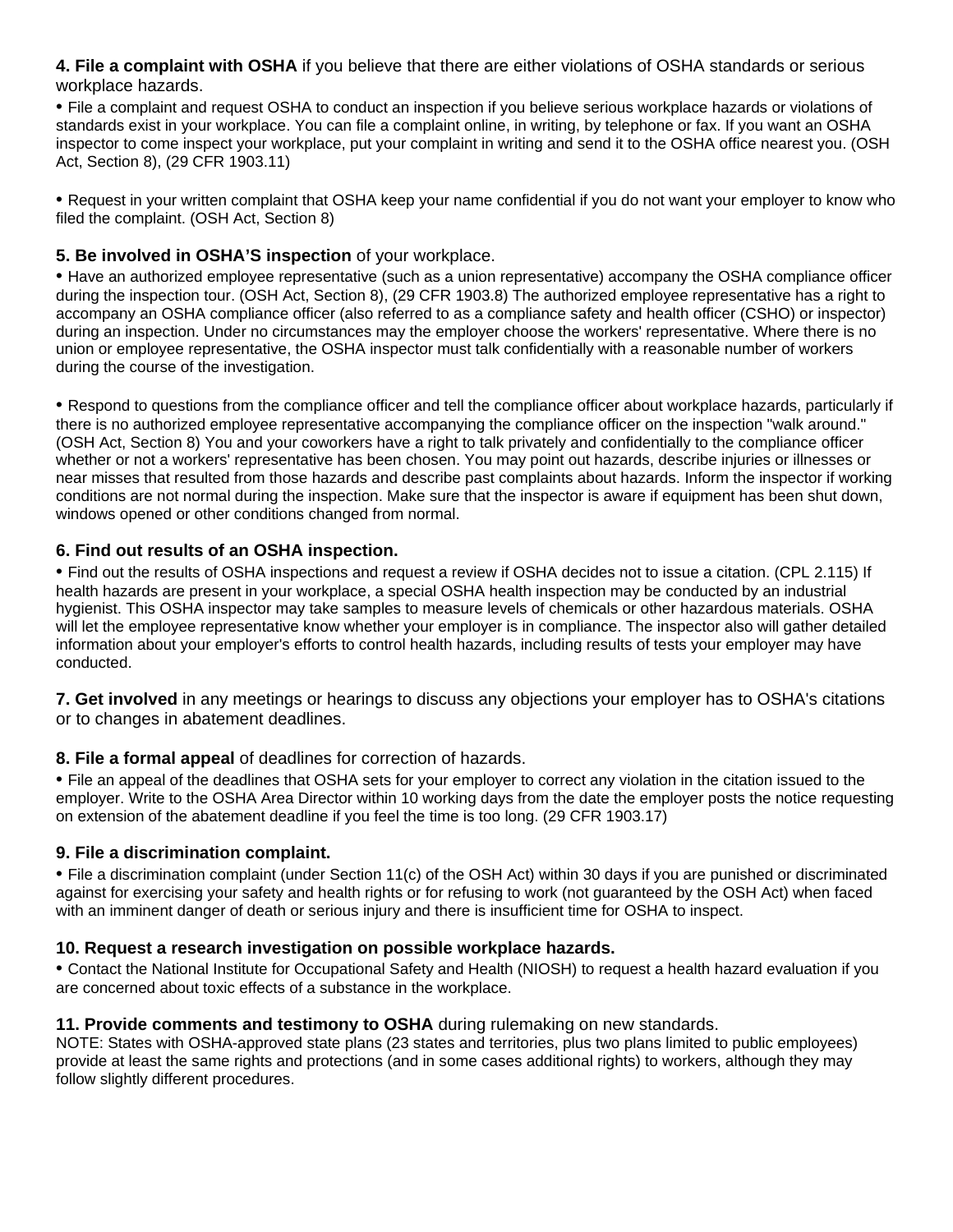## **How to File a Complaint with OSHA**

The [Occupational Safety and Health Act of 1970](http://www.osha.gov/pls/oshaweb/owadisp.show_document?p_table=OSHACT&p_id=2743) gives employees and their representatives the right to file a complaint and request an OSHA inspection of their workplace if they believe there is a serious hazard or their employer is not following OSHA standards. Further, the Act gives complainants the right to request that their names not be revealed to their employers.

Complaints from employees and their representatives are taken seriously by OSHA. It is against the law for an employer to fire, demote, transfer, or discriminate in any way against a worker for filing a complaint or using other [OSHA rights.](http://www.osha.gov/workers.html)

OSHA will keep your information confidential. We can help.

**If you think your job is unsafe and you want to ask for an inspection, contact us. It is confidential. If you have been fired, demoted, transferred or discriminated against in any way for using your rights under the law, you must [file a complaint with OSHA within 30 days of the alleged discrimination.](http://www.osha.gov/workers.html)**

### **Complaint Filing Options**

You have these options to file your safety and health complaint:

- 1. **Online** Go to the Online [Complaint Form](http://www.osha.gov/pls/osha7/eComplaintForm.html) Written complaints that are signed by workers or their representative and submitted to an OSHA Area or Regional office are more likely to result in onsite OSHA inspections. Complaints received on line from workers in OSHA-approved state plan states will be forwarded to the appropriate state plan for response.
- 2. **Download and Fax/Mail** Download the OSHA [complaint form](http://www.osha.gov/oshforms/osha7.pdf) (or request a copy from your local [OSHA](http://www.osha.gov/html/RAmap.html)  [Regional or Area Office\)](http://www.osha.gov/html/RAmap.html), complete it and then fax or mail it back to your local OSHA Regional or Area Office. Written complaints that are signed by a worker or representative and submitted to the closest OSHA Area Office are more likely to result in onsite OSHA inspections. Please include your name, address and telephone number so we can contact you to follow up. This information is confidential.
- 3. **Telephone** your local [OSHA Regional or Area Office.](http://www.osha.gov/html/RAmap.html) OSHA staff can discuss your complaint and respond to any questions you have. **If there is an emergency or the hazard is immediately life-threatening, call your local [OSHA Regional or Area Office](http://www.osha.gov/html/RAmap.html) or 1-800-321-OSHA.**

## **To File your Discrimination Complaint**

File a **discrimination** complaint if your employer has punished you for using any [employee rights](http://www.osha.gov/workers.html) established under the OSH Act or for [refusing to work](http://www.osha.gov/as/opa/worker/refuse.html) when faced with an imminent danger of death or serious injury and there is insufficient time for OSHA to inspect. If you have been punished or discriminated against for using your rights, you must file a complaint with OSHA within 30 days of the alleged reprisal for most complaints. No form is required, but you must call or file a letter with the OSHA Area Office nearest you **within 30 days of the alleged discrimination**. In states with approved state plans, employees may file a complaint with both the [State](http://www.osha.gov/dcsp/osp/index.html) and [Federal OSHA.](http://www.osha.gov/html/RAmap.html)

## **When Can a Complaint Be Filed?\***

OSHA recommends that employees try to resolve safety and health issues first by reporting them to their supervisors, managers or the safety and health committee. At any time, however, employees can complain to their local OSHA Area or [Regional Office](http://www.osha.gov/html/RAmap.html) and ask for an inspection or an investigation. (Complaints to federal OSHA from workers in states with OSHA-approved state plans will be forwarded to the appropriate state plan for response.)

#### **\* Note: Discrimination complaints must be filed within 30 days of the alleged discrimination.**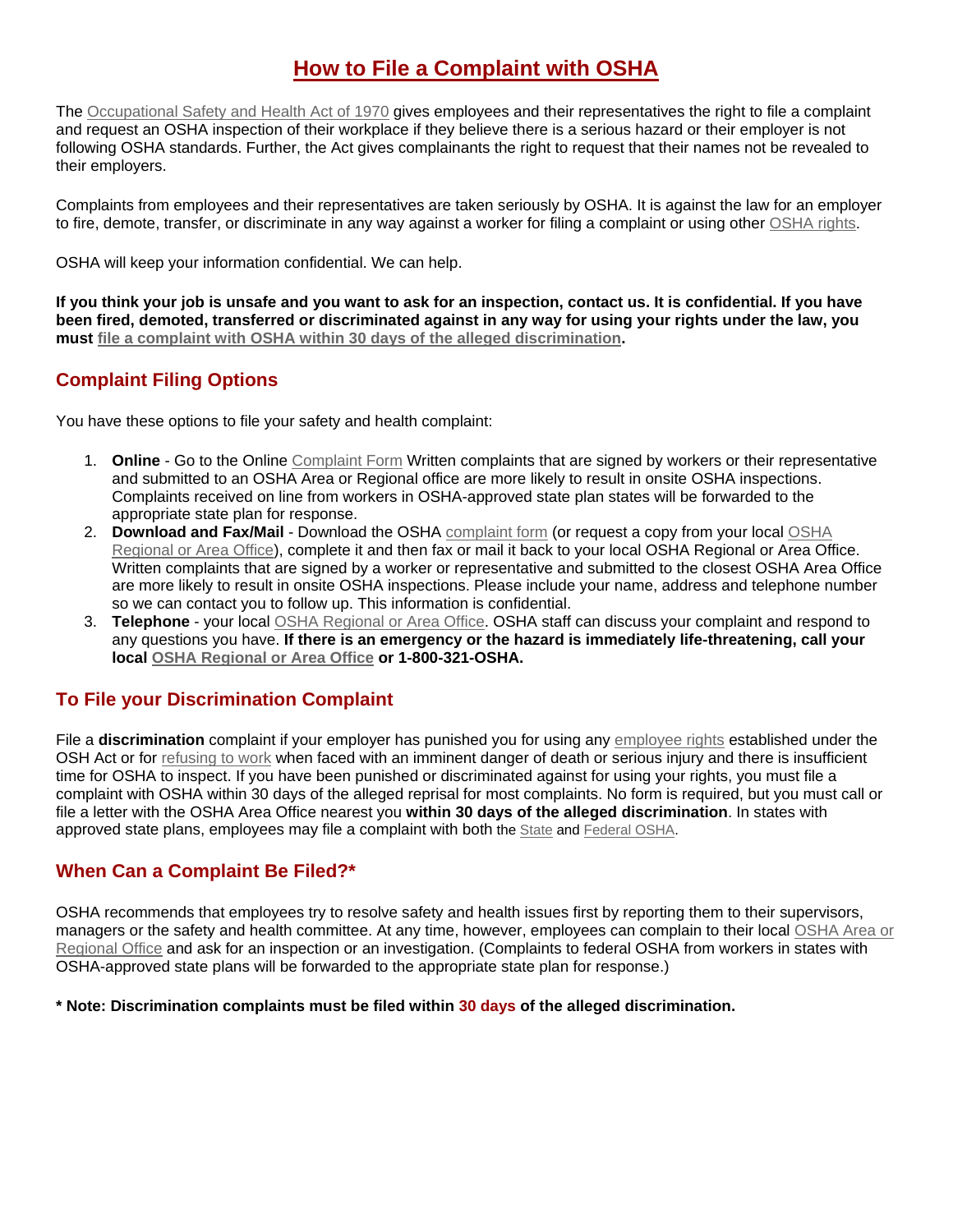## **Who Can Complain?**

Employees or their representatives have a right to request an inspection of a workplace if they believe there is a violation of a safety or health standard, or if there is any danger that threatens physical harm, or if an ["imminent danger"](http://www.osha.gov/as/opa/worker/danger.html) exists. Employee representatives, for the purposes of filing a complaint, are defined as any of the following:

- a. An authorized representative of the employee bargaining unit, such as a certified or recognized labor organization.
- b. An attorney acting for an employee.
- c. Any other person acting in a bona fide representative capacity, including, but not limited to, members of the clergy, social workers, spouses and other family members, and government officials or nonprofit groups and organizations acting upon specific complaints and injuries from individuals who are employees.

In addition, anyone who knows about a workplace safety or health hazard may report unsafe conditions to OSHA, and OSHA will investigate the concerns reported.

## **What Information Must the Employee Provide?**

Employees or their representatives must provide enough information for OSHA to determine that a hazard probably exists. Workers do not have to know whether a specific OSHA standard has been violated in order to file a complaint.

**The following are examples of the type of information that would be useful to OSHA when receiving a complaint. It is not necessary to have the answers to all these questions in order to file a complaint. The list is provided here as a guide to help you provide as much complete and accurate information as possible:**

- How many employees work at the site and how many are exposed to the hazard?
- How and when are workers exposed?
- What work is performed in the unsafe or unhealthful area?
- What type of equipment is used? Is it in good condition?
- What materials and/or chemicals are used?
- Have employees been informed or trained regarding hazardous conditions?
- What process and/or operation is involved?
- What kinds of work are done nearby?
- How often and for how long do employees work at the task that leads to their exposure?
- How long (to your knowledge) has the condition existed?
- Have any attempts been made to correct the problem?
- On what shifts does the hazard exist?
- Has anyone been injured or made ill as a result of this problem?
- Have there been any "near-miss" incidents?

### **The following are some additional examples of specific questions for health hazards:**

- Do any employees have any symptoms that they think are caused by the hazardous condition or substance?
- Have any employees been treated by a doctor for a work-related disease or condition? What was it?